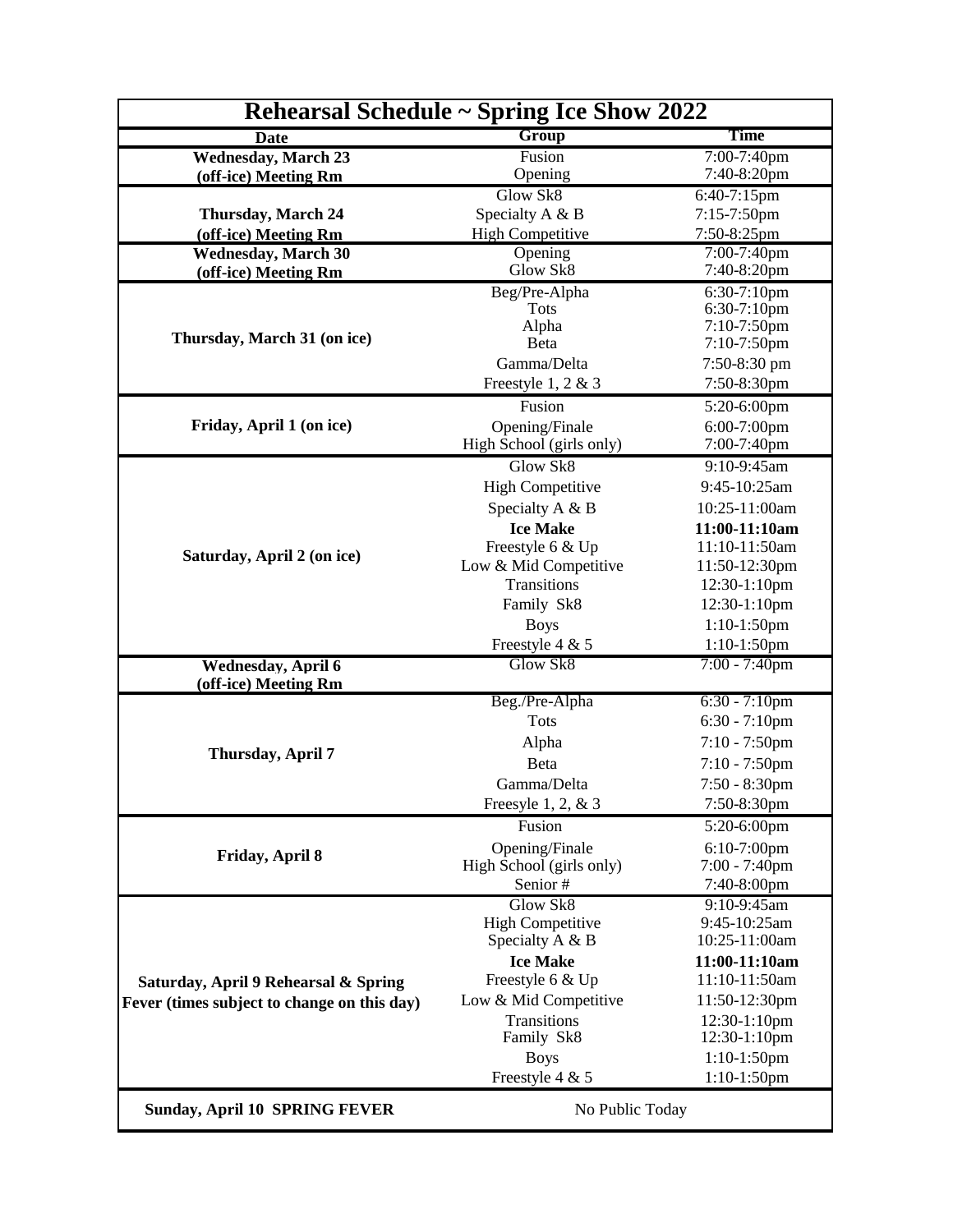| Rehearsal Schedule ~ Spring Ice Show 2022 |                                                                                                                                                                                       |                                                                                                                                                                 |  |  |
|-------------------------------------------|---------------------------------------------------------------------------------------------------------------------------------------------------------------------------------------|-----------------------------------------------------------------------------------------------------------------------------------------------------------------|--|--|
| Date                                      | Group                                                                                                                                                                                 | Time                                                                                                                                                            |  |  |
| <b>Thursday, April 14</b>                 | Beg./ Pre-Alpha<br>Tots<br>Alpha<br>Beta<br>Gamma/Delta<br>FS 1, 2, & 3                                                                                                               | $6:30-7:10$ pm<br>6:30-7:10pm<br>7:10-7:50pm<br>7:10-7:50pm<br>7:50-8:30pm<br>7:50-8:30pm                                                                       |  |  |
| Friday, April 15                          | Fusion<br>Opening/Finale<br>High School (girls only)<br>Senior#                                                                                                                       | $5:20-6:00$ pm<br>$6:10-7:00$ pm<br>7:00-7:40pm<br>7:40-8:00pm                                                                                                  |  |  |
| Saturday, April 16                        | Glow Sk8<br><b>High Competitive</b><br>Specialty A & B<br><b>Ice Make</b><br>Freestyle 6 & Up<br>Low & Mid Competitive<br>Transitions<br>Family Sk8<br><b>Boys</b><br>Freestyle 4 & 5 | 9:10-9:45am<br>9:45-10:25am<br>10:25-11:00am<br>11:00-11:10am<br>11:10-11:50am<br>11:50-12:30pm<br>12:30-1:10pm<br>12:30-1:10pm<br>1:10-1:50pm<br>1:10-1:50pm   |  |  |
| <b>Thursday, April 21</b>                 | Beg./Pre Alpha<br>Tots<br>Alpha<br>Beta<br>Gamma/Delta<br>Freestyle 1, 2 $&$ 3                                                                                                        | 6:30-7:10pm<br>6:30-7:10pm<br>7:10-7:50pm<br>7:10-7:50pm<br>7:50-8:30pm<br>7:50-8:30pm                                                                          |  |  |
| Friday, April 22                          | *CANCELLED*                                                                                                                                                                           |                                                                                                                                                                 |  |  |
| Sunday, April 24 *DATE CHANGE*            | Glow Sk8<br>High Competitive<br>Specialty A & B<br><b>Ice Make</b><br>Freestyle 6 & Up<br>Low & Mid Competitive<br>Transitions<br>Family Sk8<br><b>Boys</b><br>Freestyle 4 & 5        | $9:10-9:45am$<br>9:45-10:25am<br>10:25-11:00am<br>11:00-11:10am<br>11:10-11:50am<br>11:50-12:30pm<br>12:30-1:10pm<br>12:30-1:10pm<br>1:10-1:50pm<br>1:10-1:50pm |  |  |
| Thursday, April 28                        | Beg./Pre Alpha<br><b>Tots</b><br>Alpha<br>Beta<br>Gamma/Delta<br>Freestyle 1, 2 $&$ 3<br>Reunion                                                                                      | 6:30-7:10pm<br>6:30-7:10pm<br>7:10-7:50pm<br>7:10-7:50pm<br>7:50-8:30pm<br>7:50-8:30pm<br>8:30-9:10pm                                                           |  |  |
| Friday, April 29                          | Fusion<br>Opening/Grand Finale<br><b>High School</b><br>Senior#                                                                                                                       | 5:20-6:00p<br>$6:10-7:00p$<br>7:00-7:40p<br>7:40-8:00p                                                                                                          |  |  |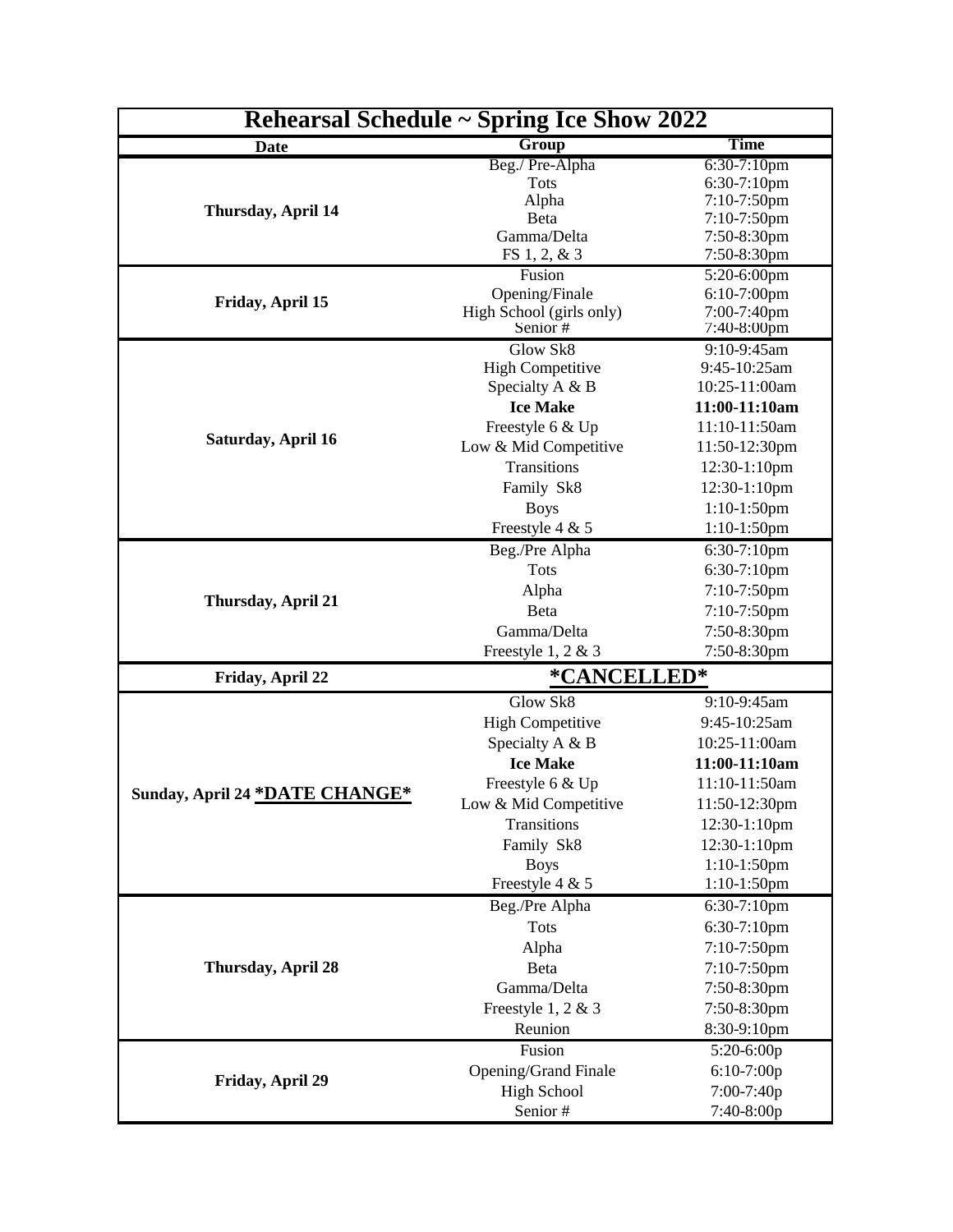| Rehearsal Schedule ~ Spring Ice Show 2022 |                              |                   |  |  |
|-------------------------------------------|------------------------------|-------------------|--|--|
| <b>Date</b>                               | Group                        | <b>Time</b>       |  |  |
| Saturday, April 30                        | Glow Sk8                     | 9:10-9:45am       |  |  |
|                                           | <b>High Competitive</b>      | 9:45-10:25am      |  |  |
|                                           | Specialty A & B              | 10:25-11:00am     |  |  |
|                                           | <b>Ice Make</b>              | 11:00-11:10am     |  |  |
|                                           | Freestyle 6 & Up             | 11:10-11:50am     |  |  |
|                                           | Low & Mid Competitive        | 11:50-12:30pm     |  |  |
|                                           | Transitions                  | 12:30-1:10pm      |  |  |
|                                           | Family Sk8                   | 12:30-1:10pm      |  |  |
|                                           | <b>Boys</b>                  | 1:10-1:50pm       |  |  |
|                                           | Freestyle 4 & 5              | 1:10-1:50pm       |  |  |
|                                           | Beg./Pre Alpha               | 6:30-7:10pm       |  |  |
|                                           | Tots                         | 6:30-7:10pm       |  |  |
|                                           | Alpha                        | 7:10-7:50pm       |  |  |
| Thursday, May 5                           | <b>Beta</b>                  | 7:10-7:50pm       |  |  |
|                                           | Gamma/Delta                  | 7:50-8:30pm       |  |  |
|                                           | Freestyle 1, 2 $&$ 3         | 7:50-8:30pm       |  |  |
|                                           | Reunion                      | 8:30-9:10pm       |  |  |
|                                           | Fusion                       | 5:20-6:00pm       |  |  |
|                                           | Opening/Grand Finale         | 6:00-7:00pm       |  |  |
| Friday, May 6                             | <b>Transitions</b>           | 7:00-7:30pm       |  |  |
|                                           | <b>High School</b>           | 7:30-8:00pm       |  |  |
|                                           | Glow Sk8                     | 9:10-9:45am       |  |  |
|                                           | <b>High Competitive</b>      | 9:45-10:25am      |  |  |
|                                           | Specialty A & B              | 10:25-11:00am     |  |  |
|                                           | <b>Ice Make</b>              | 11:00-11:10am     |  |  |
| Saturday, May 7 - PICTURE DAY             | Freestyle 6 & Up             | 11:10-11:50am     |  |  |
|                                           | Low & Mid Competitive        | 11:50-12:30pm     |  |  |
|                                           | Transitions                  | 12:30-1:10pm      |  |  |
|                                           | Family Sk8                   | 12:30-1:10pm      |  |  |
|                                           | <b>Boys</b>                  | 1:10-1:50pm       |  |  |
|                                           | Freestyle 4 & 5              | 1:10-1:50pm       |  |  |
| Tuesday, May 10                           | Freestyle-Soloists Only      | $4:30-5:30$ pm    |  |  |
|                                           | TBD - Rehearsals             | 5:45-7:45pm       |  |  |
|                                           | Freestyle-Open to all        | $6:00 - 9:00am$   |  |  |
|                                           | <b>SCENERY WILL BE UP</b>    |                   |  |  |
|                                           | Freestyle-Soloists Only      | 3:20-5:20pm       |  |  |
| <b>Wednesday, May 11</b>                  | 1st & 2nd Half Run Thru      | 5:30-8:30pm       |  |  |
|                                           | <b>FIRST HALF SKATERS</b>    | be here $@5:20pm$ |  |  |
|                                           | <b>SECOND HALF SKATERS</b>   | be here @ 6:20pm  |  |  |
|                                           | Opening/Finale Practice      | If needed 8:00pm  |  |  |
|                                           | Reunion & TBD                | If needed 8:30pm  |  |  |
|                                           | Freestyle-Soloists Only      | 3:20-5:20pm       |  |  |
|                                           | <b>Dress Rehearsal</b>       | 5:30-8:30pm       |  |  |
| Thursday, May 12                          | <b>FIRST HALF SKATERS</b>    | be here @ 5:20pm  |  |  |
|                                           | <b>SECOND HALF SKATERS</b>   | be here $@6:20pm$ |  |  |
|                                           | <b>Additional Rehearsals</b> | <b>TBD</b>        |  |  |